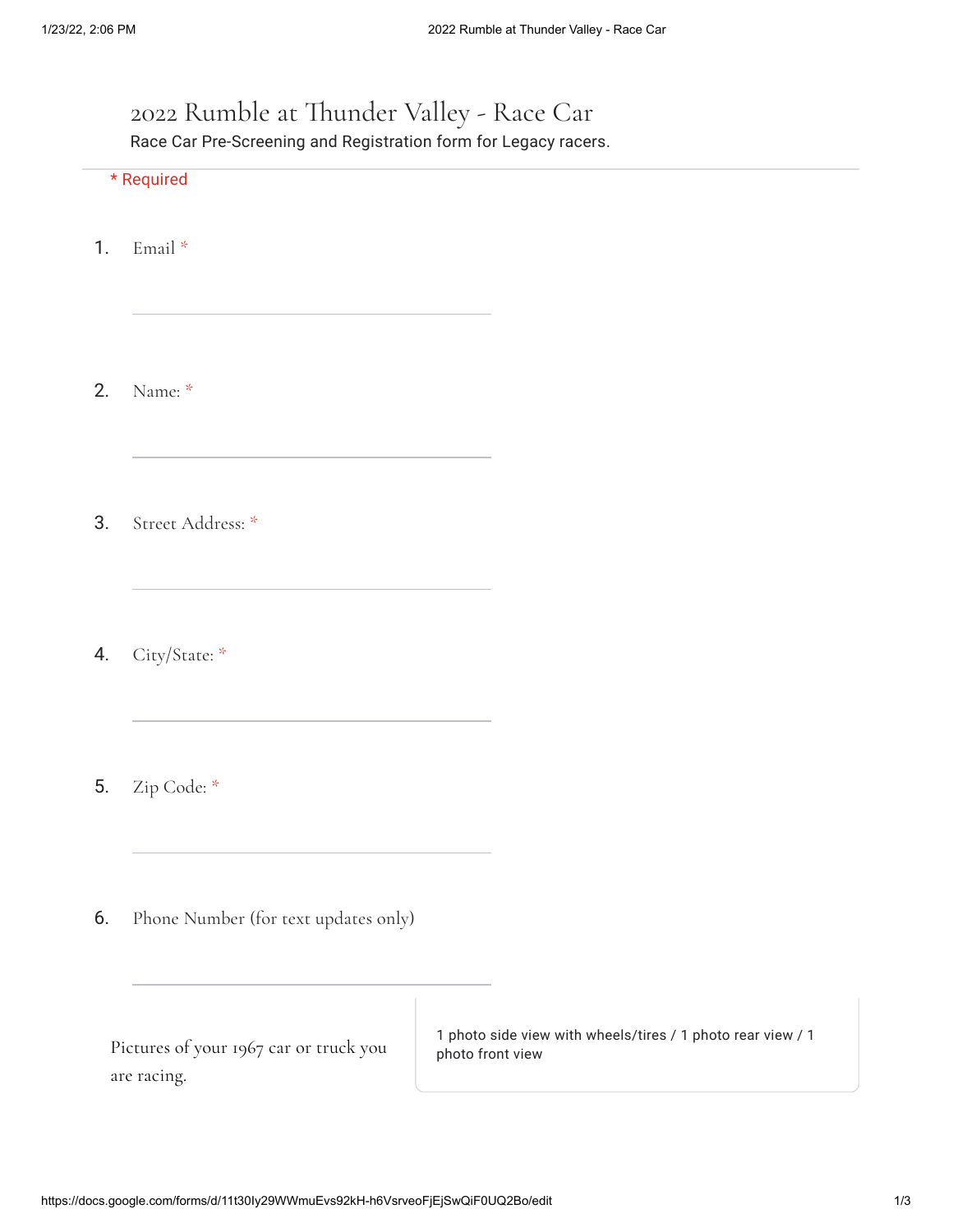7. Upload Photos Here

Files submitted:

- 8. Year / Make / Model or Front Engine Dragster \*
- 9. Engine Family (ie. FE, SBC, Hemi) and Displacement \*
- 10. Power Adders (Blown/Turbo/Nitrous Oxide) \*



YES

- No
- 11. If yes to power adds- explain type
- 12. Are your rear tires wider than 13"? \*

## *Mark only one oval.*